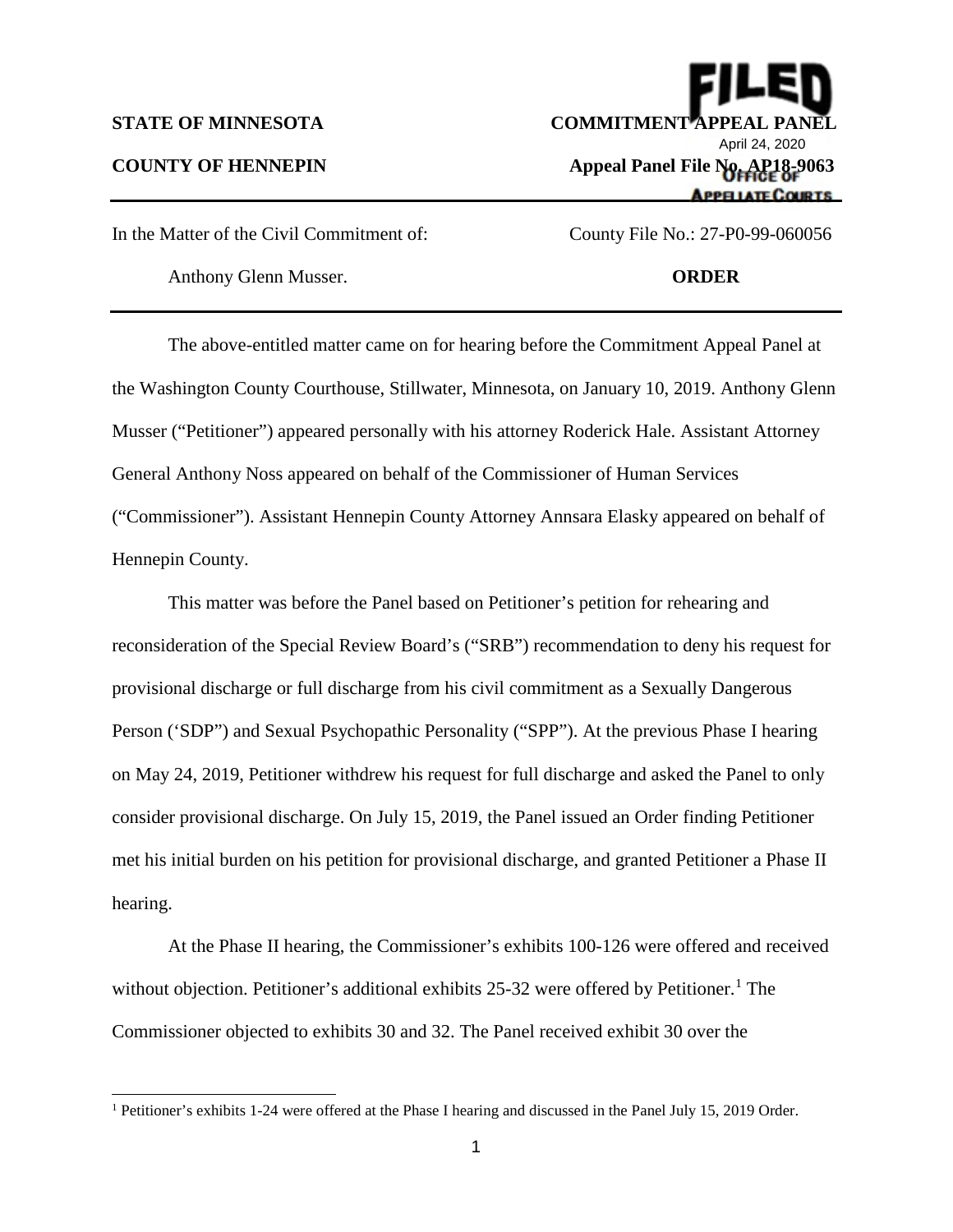Commissioner's objection, but did not receive exhibit 32 because it was irrelevant to the proceedings. At the Phase II hearing, both the Commissioner and Petitioner offered testimony and documentation on the issue of provisional discharge.

Based upon all files, evidence, and proceedings herein, the Panel makes the following:

# **FINDINGS OF FACT:**

### *Background and Procedural History*

- 1. Petitioner is a 63 year old male who was committed as SDP and SPP by final Order dated March 27, 2000. Petitioner currently resides at Community Preparation Services ("CPS") in St. Peter, Minnesota. Petitioner is currently in Phase III of MSOP's three-phase treatment program.
- 2. Petitioner's criminal history includes convictions for the sexual abuse of three minors. Petitioner's victims include his step-daughter and twin step-sons. Petitioner has self-reported that he had approximately 41 victims of harmful sexual conduct, ranging in age from infant to adult. Petitioner committed sex offenses between the ages of 12 and 35. Petitioner's sex offense history includes instances of force, violence, and restraint.
- 3. Petitioner petitioned the SRB for provisional and full discharge on September 4, 2017. The SRB held a hearing on the petition on April 19, 2018. In their Findings of Fact and Recommendation dated May 9, 2018, the SRB recommended to deny Petitioner's request for provisional and full discharge. The SRB found that Petitioner's treatment needs could be met in the community, but he had not yet arranged for a community residence or set up treatment options. Petitioner filed a Rehearing Petition on June 11, 2018, asking the Panel to reconsider the SRB's decision.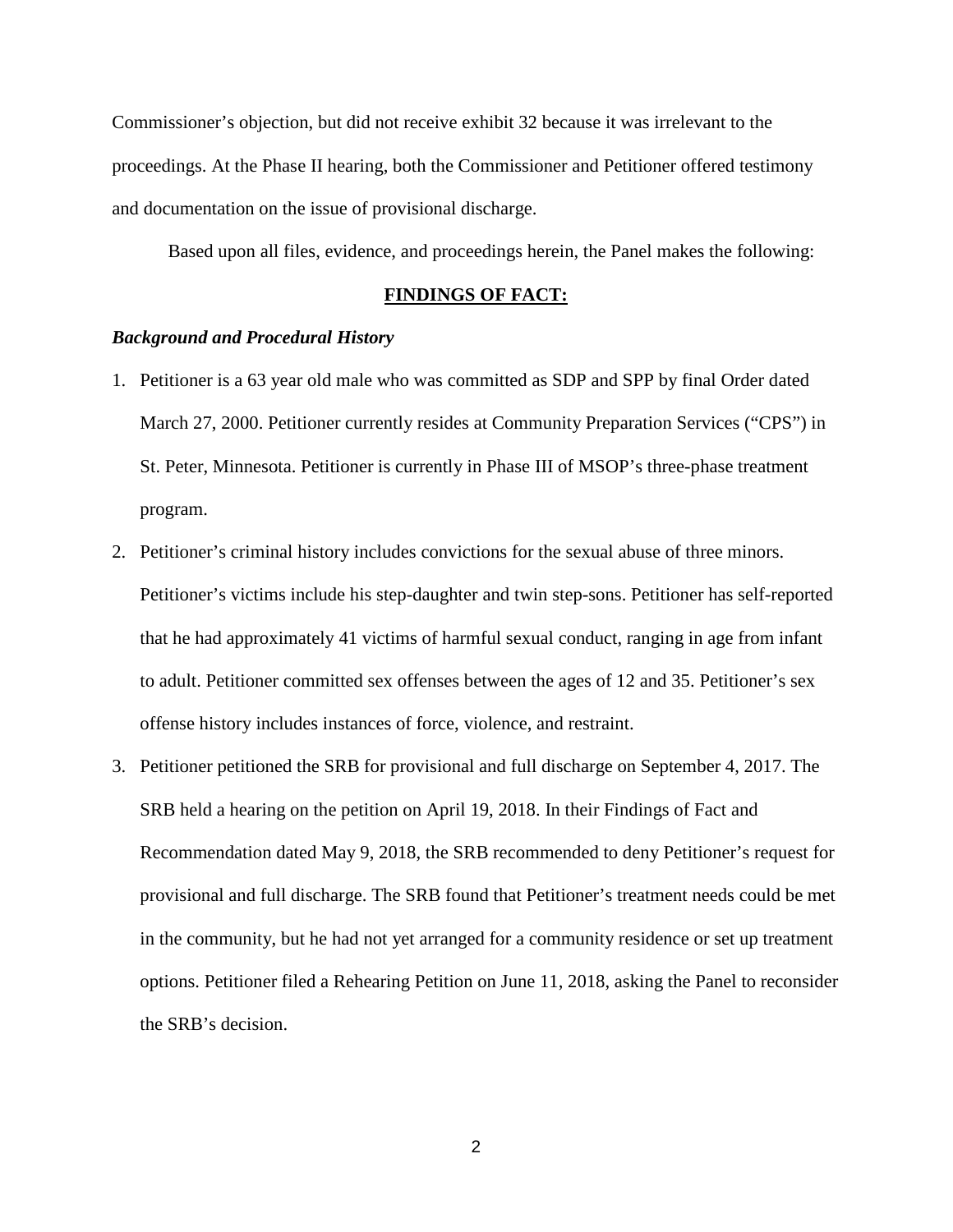- 4. A Phase I hearing was scheduled before the Panel on May 24, 2019. At the hearing, Petitioner withdrew his request for full discharge, and asked the Panel to only consider provisional discharge. At the close of Petitioner's case, the Commissioner moved to dismiss Petitioner's petition for provisional discharge pursuant to Minn. R. Civ. P. 41.02(b). The Panel took the matter under advisement.
- 5. On July 25, 2019, the Panel issued an Order finding Petitioner met his initial burden of production on his provisional discharge petition and was entitled to a Phase II hearing, where the Commissioner would have the burden to prove by clear and convincing evidence that provisional discharge was not appropriate. After a scheduling conference, the Phase II hearing was scheduled for January 10, [2](#page-2-0)020.<sup>2</sup> At the Phase II hearing, both the Commissioner and Petitioner offered testimony and documentation on the issue of provisional discharge. At the close of their cases, the Panel took the matter under advisement.

## *Testimony of Melissa Preteau, DHS Legal Services Coordinator*

 $\overline{a}$ 

- 6. At the Phase II hearing, Melissa Preteau, DHS Legal Services Coordinator, testified, in part, to the following:
	- a. Part of Preteau's responsibilities are to oversee the SRB process. She reviews all SRB documents prior to the SRB hearing and compiles them into the SRB packet. Petitioner's SRB packet (Ex. 125) included 23 exhibits. Preteau testified that Petitioner's SRB packet did not include any provisional discharge plan.
	- b. Preteau testified that as of March 5, 2019, all SRB packets automatically include the MSOP standard provisional discharge plan (see Ex. 123, MSOP Special

<span id="page-2-0"></span><sup>&</sup>lt;sup>2</sup> On January 3, 2020, the Panel issued an Order substituting the Hon. Rosanne Nathanson as a Panel member for the Hon. Michael Baxter. Judge Baxter served as a Panel member for the Phase I hearing, but was unable to serve in that capacity for the Phase II. Judge Nathanson was able to review the Phase I hearing transcript prior to the hearing, which was filed July 29, 2019.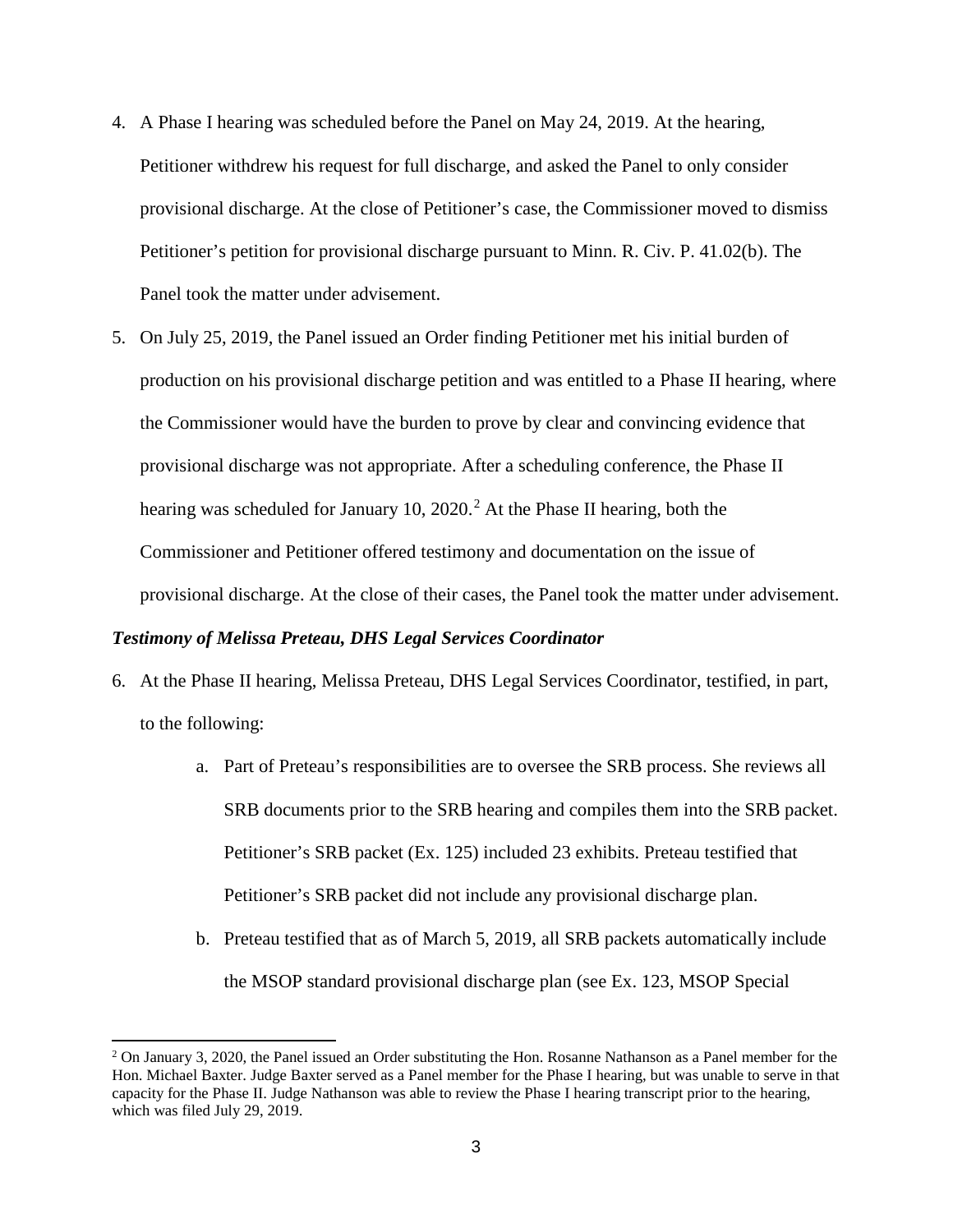Review Board Policies). At the time of Petitioner's SRB hearing in April 2018, standard provisional discharge plans were not included, and there was no provisional discharge plan included in Petitioner's SRB packet.

## *Opinion of the Sexual Violence Risk Assessment*

- 7. The Panel received the most recent Sexual Violence Risk Assessment ("SVRA"), dated November 26, 2019 (Ex.  $107$ )<sup>[3](#page-3-0)</sup>, and heard testimony from Dr. Cassandra Lind, the risk assessor. Dr. Lind's testimony and the most recent SVRA contained the following information and opinions:
	- a. Dr. Lind's most recent SVRA concludes Petitioner meets the statutory criteria for provisional discharge.
	- b. Dr. Lind is aware Petitioner did not submit a provisional discharge plan to the SRB, but she analyzed the provisional discharge factors based on the assumption that Petitioner would use the standard MSOP provisional discharge plan.
	- c. Dr. Lind testified that if there was no provisional discharge plan, she would be unable to properly assess the second prong of the provisional discharge statute that determines whether the provisional discharge plan provides for the public safety. If no provisional discharge plan can be analyzed, Dr. Lind testified she would have to opine Petitioner does not meet the statutory criteria for provisional discharge.
	- d. The lack of a provisional discharge plan would not affect the first prong of the provisional discharge analysis which deals with Petitioner's current treatment progress. Regardless of the presence of a provisional discharge plan, Dr. Lind

<span id="page-3-0"></span> <sup>3</sup> Also submitted as Petitioner's exhibit 27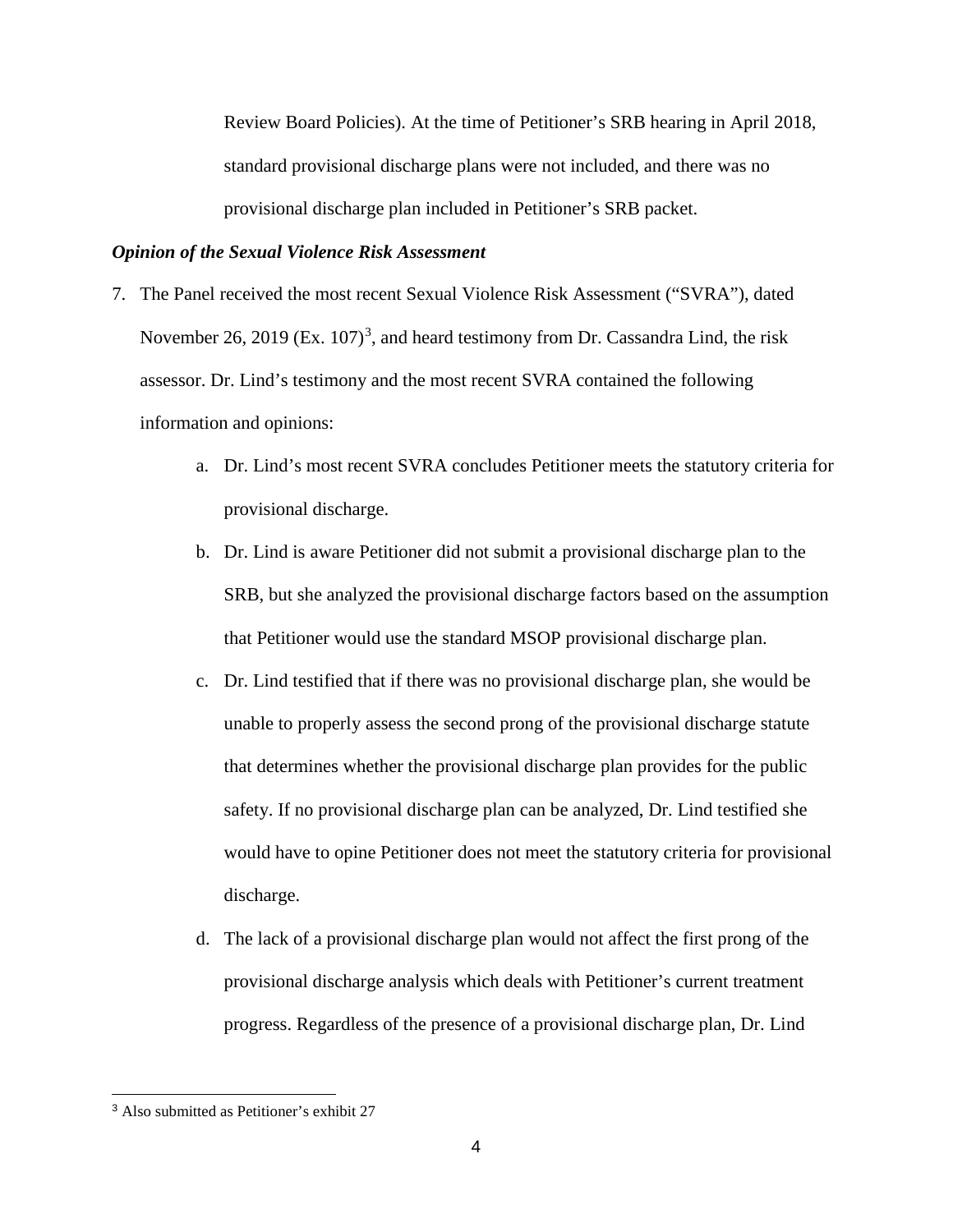would still find Petitioner has a good understanding of his offense cycle, triggers, and risk factors. There is some concern Petitioner continues to experience deviant sexual arousal to minors and sadistic sexual behavior. However, according to Dr. Lind, Petitioner has demonstrated transparency concerning arousal and has used his treatment skills to manage these deviant thoughts.

e. Dr. Lind testified that Petitioner could continue to work on managing his deviant thoughts and fantasies in a community-based treatment setting while on provisional discharge.

## *Opinion of the SRB Treatment Report*

- 8. The Panel received the most recent SRB Treatment Report, dated November 27, 2019 (Ex. 10[4](#page-4-0))<sup>4</sup>, and heard testimony of Christopher Schiffer, MSOP Clinical Court Services Director, who authored the "Recommendation" section that concludes the report. The SRB Treatment Report and Schiffer's testimony contained the following information and opinions:
	- a. The most recent SRB Treatment Report contains information on Petitioner's treatment progress and concludes with MSOP Clinical Leadership's opinion on Petitioner's provisional discharge petition, authored by Schiffer.
	- b. Schiffer testified and stated in the report that MSOP Clinical Leadership supports Petitioner's provisional discharge petition. According to Schiffer, this recommendation is based on Petitioner's clinical picture including skills, capacity, and treatment progress. Petitioner has completed arousal management programming and has the ability to manage deviant thoughts. Petitioner has a

<span id="page-4-0"></span> <sup>4</sup> Also submitted as Petitioner's exhibit 26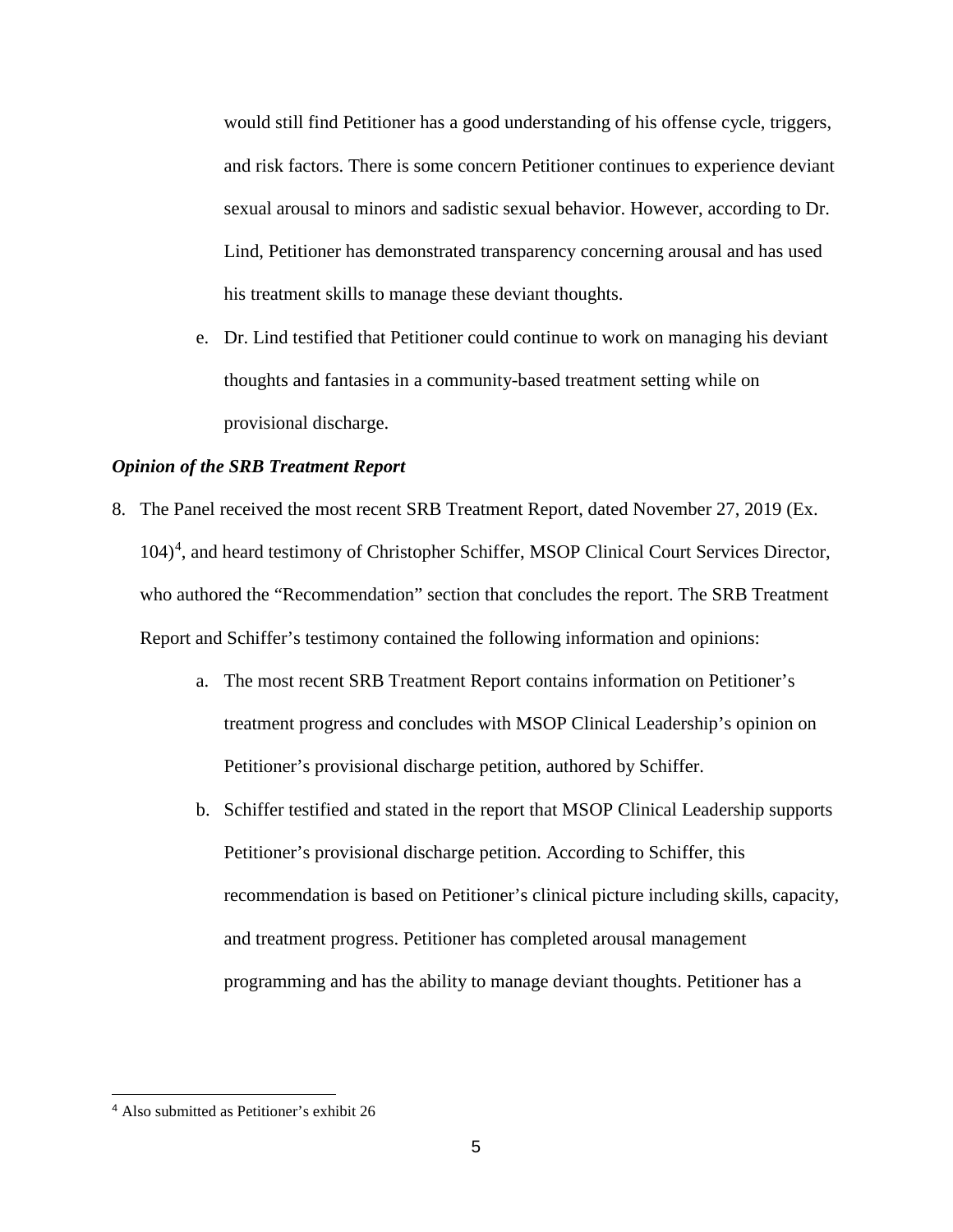history of non-deceptive polygraphs and has not masturbated to thoughts of minors.

- c. Schiffer testified that MSOP's Clinical Leadership's support of Petitioner's petition is based on the assumption he will use the standard MSOP provisional discharge plan. If this plan was not available to Petitioner, MSOP Clinical Leadership could not support his provisional discharge petition.
- 9. The Panel received the most recent report of Dr. Paul Reitman, the court-appointed examiner, dated December 18, 2019 (Ex. 100), and heard testimony from Dr. Reitman. Dr. Reitman's report and testimony contained the following information and opinions:
	- a. Prior to authoring his report, Dr. Reitman performed a forensic interview of Petitioner and reviewed records. Dr. Reitman opined in his report and in testimony that Petitioner does not meet the statutory criteria for provisional discharge.
	- b. Dr. Reitman stated he has testified in at least 100 matters before Commitment Appeal Panels, routinely testifies in civil commitment cases, and has a history of treating pedophiles and sexual sadists, like Petitioner.
	- c. Dr. Reitman concurs with Petitioner's prior diagnoses of Sexual Sadism Disorder and Pedophilic Disorder. Petitioner continues to struggle with deviant fantasies and arousal.
	- d. According to Dr. Reitman, Petitioner has been receiving "great treatment" at MSOP. However, MSOP does not provide the intensive psychotherapy that many pedophiles need. Petitioner requires intensive therapeutic intervention.

6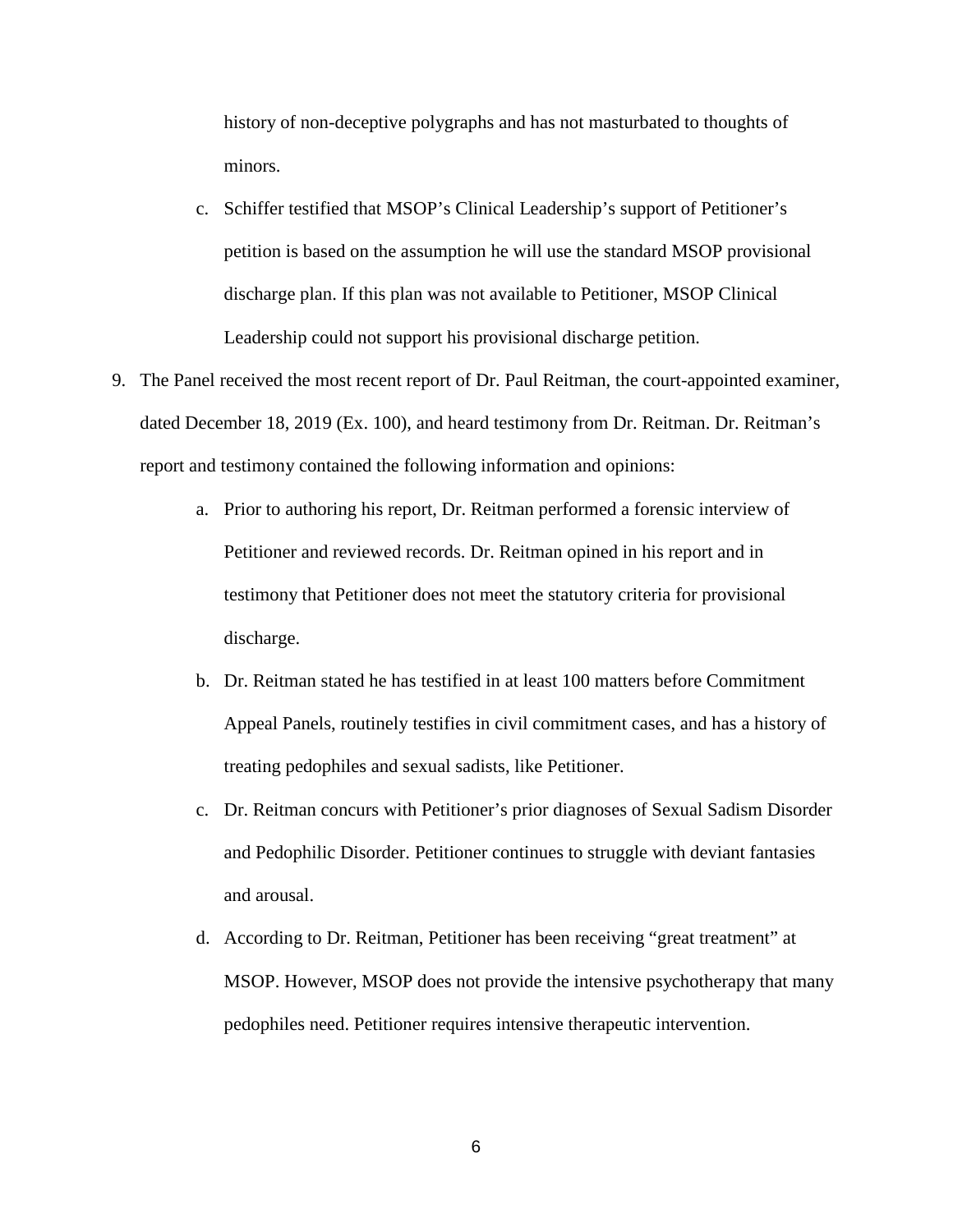- e. Dr. Reitman stated Petitioner has no intimate relationships in the community and is set up to fail at this time. Petitioner has no contact with any family.
- f. Dr. Reitman testified Petitioner has worked very hard in treatment, but his treatment needs in the area deviancy can only be addressed safely in his current environment. Petitioner is "very close," and Dr. Reitman believes he could be ready for provisional discharge in approximately 6-9 months.
- g. Petitioner's acknowledged victim pool of 41 victims, history of sexual sadism, and his continuing deviant arousal indicate to Dr. Reitman that his risk for sexual recidivism may be higher than the actuarial scores indicate. Dr. Reitman concluded that Petitioner's treatment progress does not indicate he no longer needs treatment or supervision in his current setting.
- h. When considering Petitioner's provisional discharge plan and public safety, Dr. Reitman opined that even the standard MSOP provisional discharge plan would not provide a reasonable degree of protection to the public. Petitioner is still too much of a risk to sexually reoffend and has too many unmanaged risk factors to make an acceptable adjustment to open society at this time. These unmanaged risk factors cause a risk to the public if Petitioner is residing in the community.
- 10. Kelly Meyer, MSOP Clinician, testified, in part, to the following<sup>[5](#page-6-0)</sup>:
	- a. Meyer administers MSOP's arousal management and hyper-sexuality programs. She also facilitates group and individual treatment sessions and the aftercare programs. Meyer is a licensed social worker.

 $\overline{a}$ 

<span id="page-6-0"></span><sup>5</sup> Kelly Meyer's Individual Progress notes are included in Petitioner's exhibit 31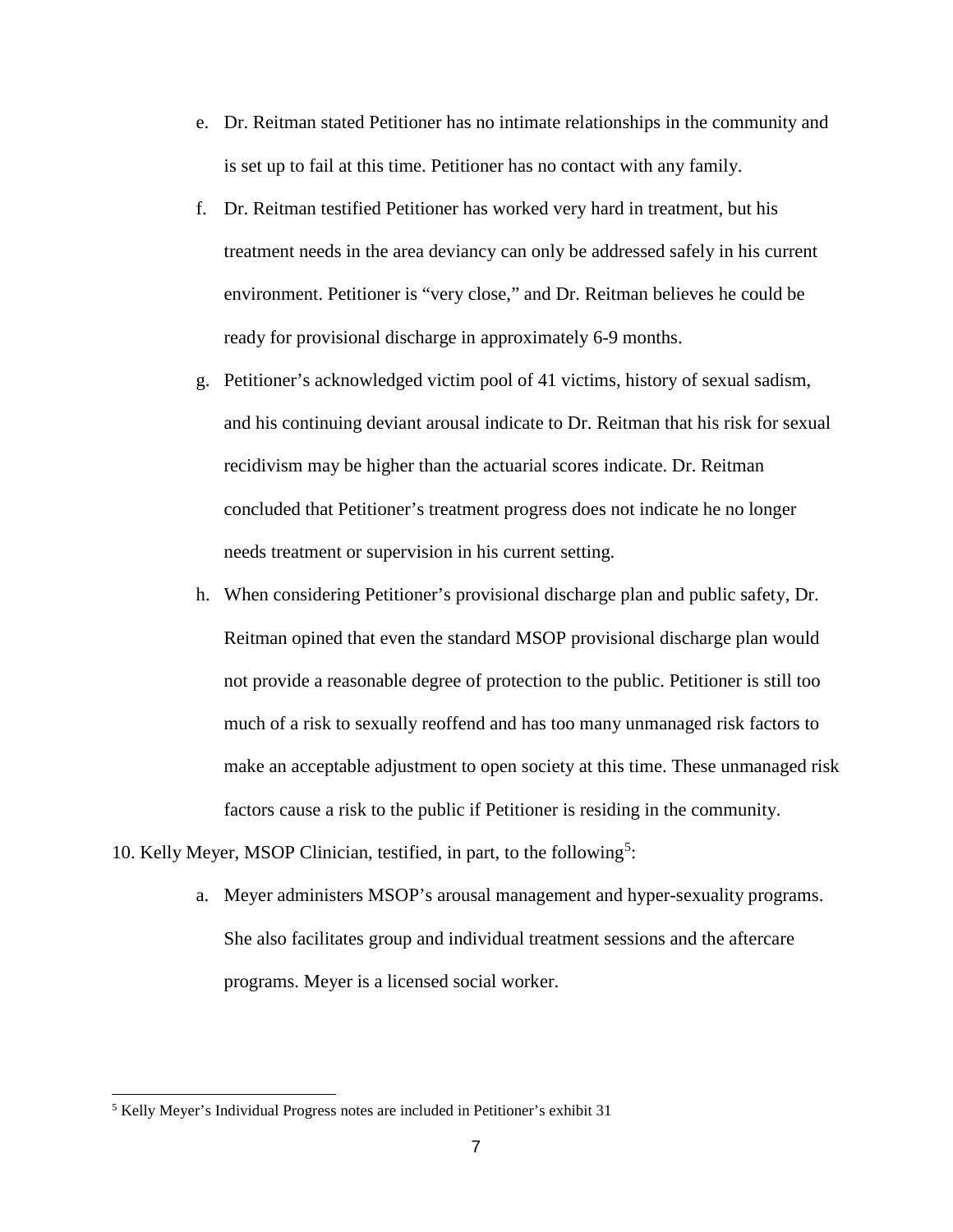- b. Meyer has known Petitioner for 8-10 years, and Petitioner is currently in arousal management aftercare. Petitioner has reported healthy masturbation themes and has been transparent about deviant thoughts. Petitioner's goal is to manage and acknowledge deviance for the rest of his life.
- c. Meyer testified she has no concerns about Petitioner right now and stated he is "impeccable" at deviancy interventions. Petitioner has a thorough understanding of his deviancy and how it developed.
- 11. Miranda Byram, SRB Report Author, testified, in part, to the following:
	- a. Byram is a licensed clinical counselor and marriage and family therapist.
	- b. Byram has interviewed Petitioner on several occasions. According to Byram, Petitioner has worked on intimacy throughout his treatment at MSOP and CPS.

12. Petitioner testified, in part, to the following:

- a. Petitioner attends a group at the Men's Center for healthy sexual boundaries. Petitioner has been triggered by some discussions with this group. In these instances, he used ammonia intervention and discusses the issues in treatment and with Kelly Meyer.
- b. Petitioner incorporates intimacy skills building into every aspect of his treatment. Petitioner has also worked on connecting his childhood to his sexual offending. Petitioner is working on developing community support in Minnesota through participation in Men's Center groups, Sex Addicts Anonymous, and has joined a veteran's group. Petitioner wants to use community connections to gain employment.

8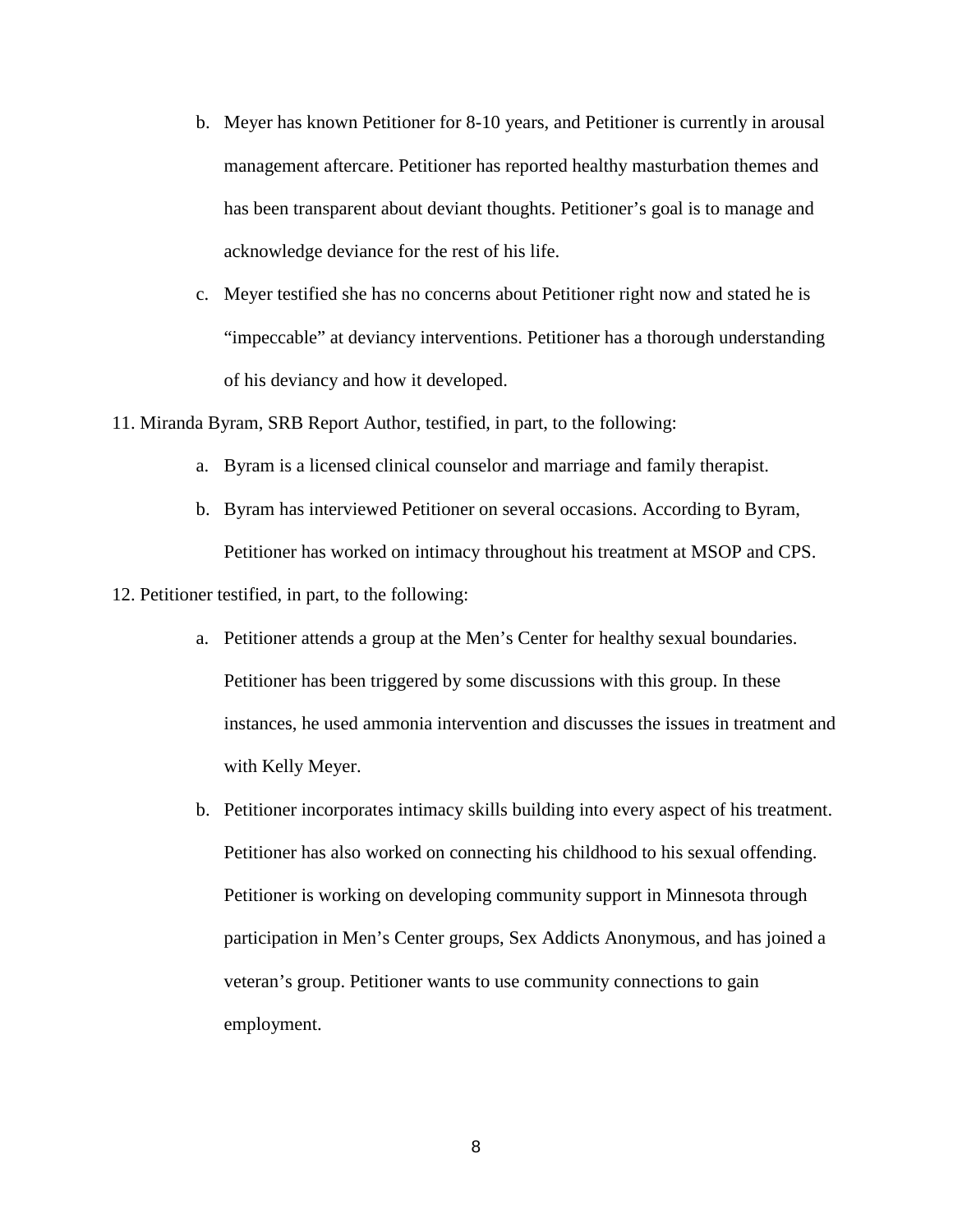c. Petitioner testified he is willing to comply with the standard MSOP provisional discharge plan.

## **CONCLUSIONS OF LAW:**

- 1. The party seeking provisional discharge from civil commitment initially bears the burden of going forward with the evidence, "which means presenting a prima facie case with competent evidence to show that the person is entitled to the requested relief." Minn. Stat. § 253D.28, subd. 2(d). This burden is described as a "burden of production*.*" *Coker v. Jesson*, 831 N.W.2d 483, 486 (Minn. 2013). Once the burden of production is met, "the party opposing discharge or provisional discharge bears the burden of proof by clear and convincing evidence that the discharge or provisional discharge should be denied." Minn. Stat. § 253D.28, subd. 2(d).
- 2. The burden is now on the Commissioner to prove by clear and convincing evidence that provisional discharge should be denied. *Id.*
- 3. Clear and convincing evidence is "more than a preponderance of the evidence but less than proof beyond a reasonable doubt" and is established "when the truth of the facts asserted is 'highly probable.'" *Limberg v. Mitchell*, 834 N.W.2d 211, 218 (Minn. Ct. App. 2013) (quoting *Weber v. Anderson*, 269 N.W.2d 892, 895 (Minn. 1978)).
- 4. The Panel finds the testimony and report of Dr. Paul Reitman to be credible and persuasive on the issue of provisional discharge. Dr. Reitman has a significant history of experience testifying in both Commitment Appeal Panel matters and civil commitment cases and has specific history treating pedophiles and sexual sadists, like Petitioner. Dr. Reitman acknowledged Petitioner's treatment progress, motivation, and skills, but also noted his large victim pool (41 acknowledged victims), sadistic sexual offending, and continuing struggles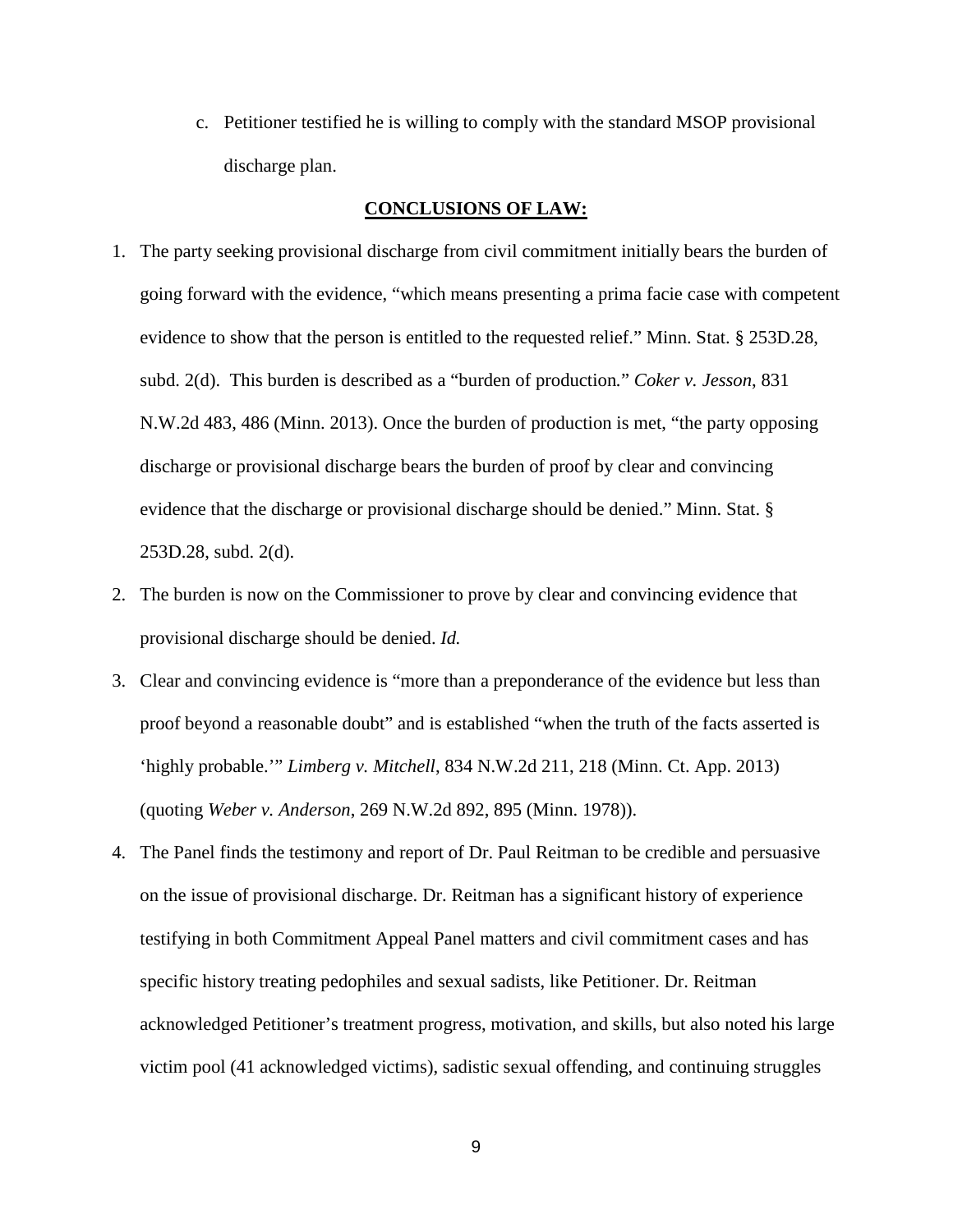with deviant arousal to minors and sadism. Dr. Reitman's overall opinion was thorough, articulate, and fair, and the Panel agrees Petitioner is close to being ready for provisional discharge. Petitioner's current treatment needs in the areas of intimacy, deviancy, and building community support must be addressed before he is ready to reside in the community.

- 5. The Panel received and considered the supportive clinical opinions of the risk assessor and MSOP Clinical Leadership. The Panel finds their information to credible, but their ultimate opinions on provisional discharge were not persuasive to the Panel. The support of both the SRB Treatment Report (Ex. 104) and SVRA (Ex. 107) was contingent on Petitioner using the standard MSOP provisional discharge plan. Here, no provisional discharge plan, standard or otherwise, was ever submitted to the SRB or the Panel at either hearing. Schiffer and Dr. Lind both testified that if the standard MSOP provisional discharge plan were not available to Petitioner, they could not support his provisional discharge petition.
- 6. Minn. Stat. § 253D.30 subd. 1 governs a provisional discharge. To be provisionally discharged, the committed person must be capable of making an acceptable adjustment to open society. Minn. Stat. § 253D.30 subd. 1(a). The following factors must be considered in determining whether a provisional discharge is appropriate:
	- (1) Whether the committed person's course of treatment and present mental status indicate there is no longer a need for treatment and supervision in the committed person's current treatment setting; and
	- (2) Whether the conditions of the provisional discharge plan will provide a reasonable degree of protection to the public and will enable the committed person to adjust successfully to the community.

Minn. Stat. § 253D.30 subd. 1(b).

**1) Course of treatment and present mental status:** Petitioner has made significant treatment progress in his time at MSOP and CPS. Most importantly, Petitioner has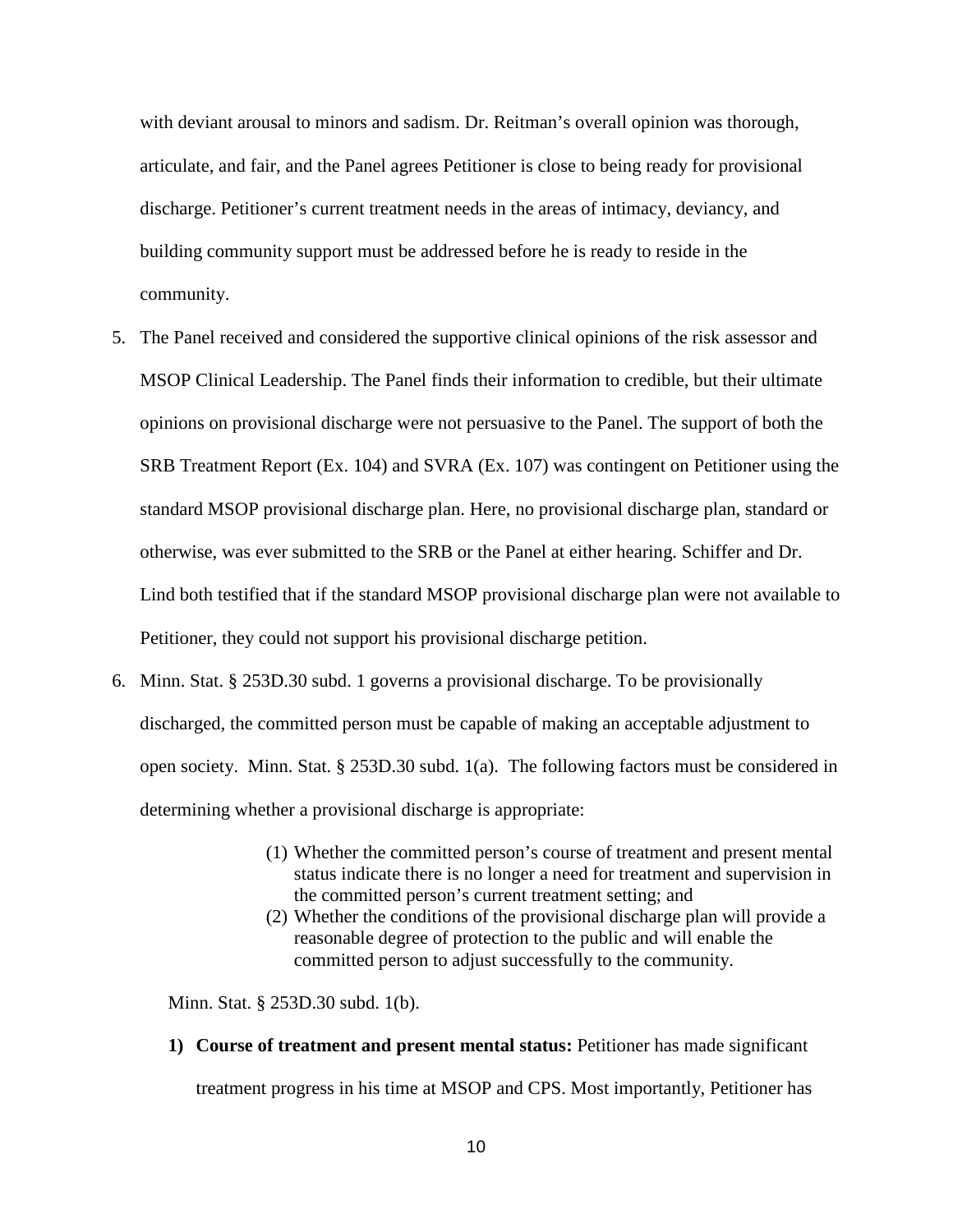completed much of MSOP's arousal management programming and is currently in aftercare. Petitioner shows insight into his offending and has worked very hard to manage risk factors for sexual re-offense. Petitioner continues to struggle with deviant arousal to minors and sadism, and currently needs to focus on intimacy and building community support. Petitioner has 41 acknowledged victims and a history of sexual sadism. Petitioner is diagnosed with Pedophilic Disorder and Sexual Sadism Disorder. The Panel agrees with Dr. Reitman that while Petitioner's actuarial scores indicate low risk, his large victim pool and continuing deviant fantasies are concerning. The sadistic aspects of Petitioner's sexual disorder and his significant history of pedophilia are especially dangerous to the public. Petitioner is close, but the totality of the evidence does not indicate he no longer needs treatment or supervision in his current.

**2) Provisional discharge plan and public safety:** Petitioner did not provide any provisional discharge plan to the SRB or the Panel at either hearing.<sup>[6](#page-10-0)</sup> The Panel may not grant provisional discharge "on terms or conditions that were not presented to the special review board." Minn. Stat. § 253D.28, subd. 3. Without a provisional discharge plan, the Panel cannot analyze whether the plan would provide for the public safety or allow Petitioner to make an acceptable adjustment to open society. However, the Panel agrees with Dr. Reitman that even if a standard MSOP provisional discharge plan were available to analyze, Petitioner's remaining risk factors and lack of community support indicate he would be too much of a recidivism risk to reside in the community.

 $\overline{a}$ 

<span id="page-10-0"></span><sup>6</sup> Melissa Preteau, DHS Legal Services Coordinator, credibly testified that no provisional discharge plan was included in Petitioner's SRB packet (Ex. 125).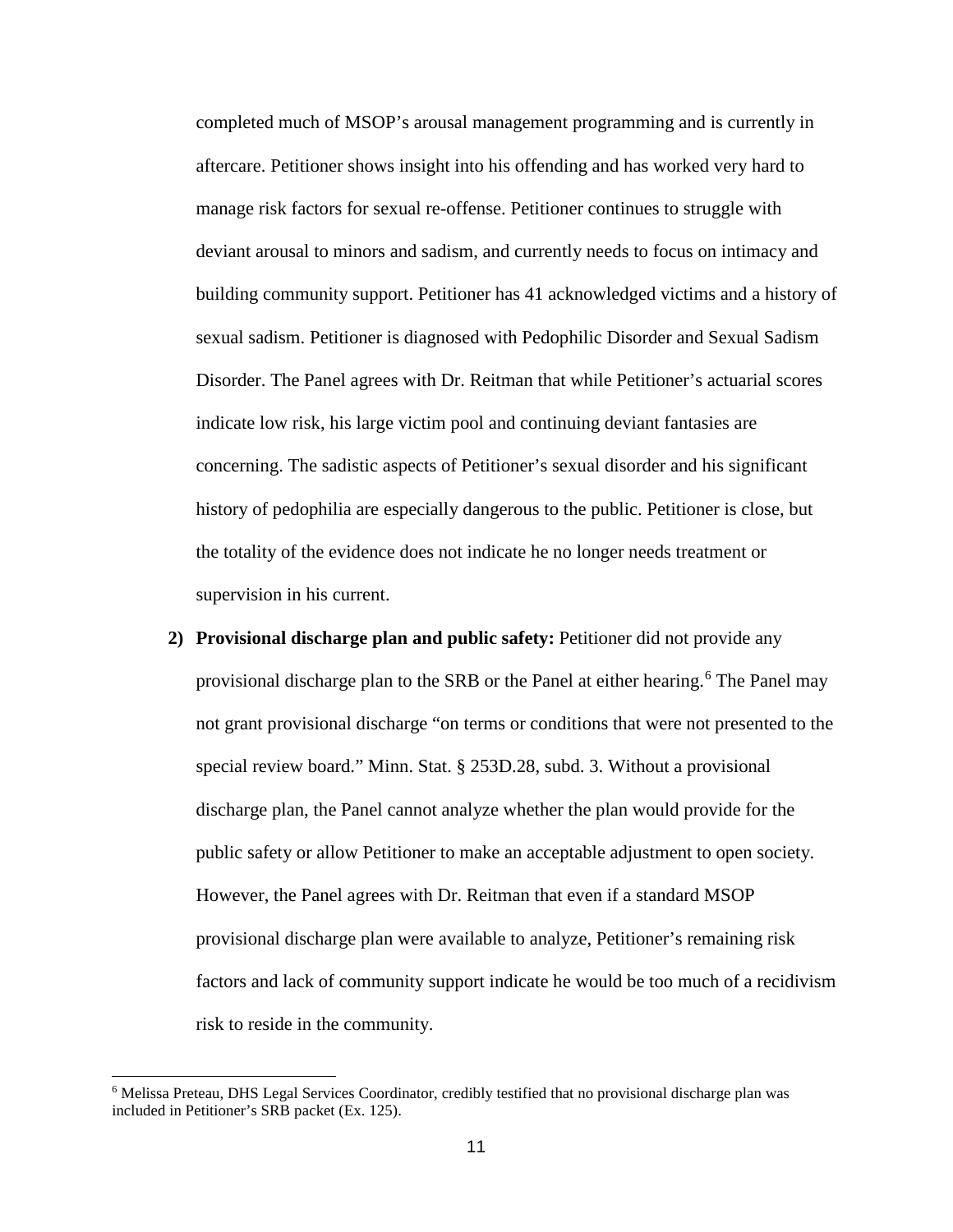- 7. The Commissioner proved by clear and convincing evidence that Petitioner's provisional discharge petition should be denied.
- 8. The Panel acknowledges Petitioner significant treatment progress, motivation, and engagement, especially in dealing with his complex sexuality and deviancy issues. Petitioner has worked on addressing his deviancy and is currently in the aftercare portion of MSOP's arousal management programming. The Panel agrees with the court-appointed examiner that Petitioner will be ready for provisional discharge in the near future if he continues his current treatment trajectory.

## **ORDER:**

- 1. Petitioner's petition for provisional discharge from his civil commitment as a Sexually Dangerous Person and Sexual Psychopathic Personality is hereby **DENIED**.
- 2. Petitioner's request for discharge was withdrawn and is hereby **DENIED**.